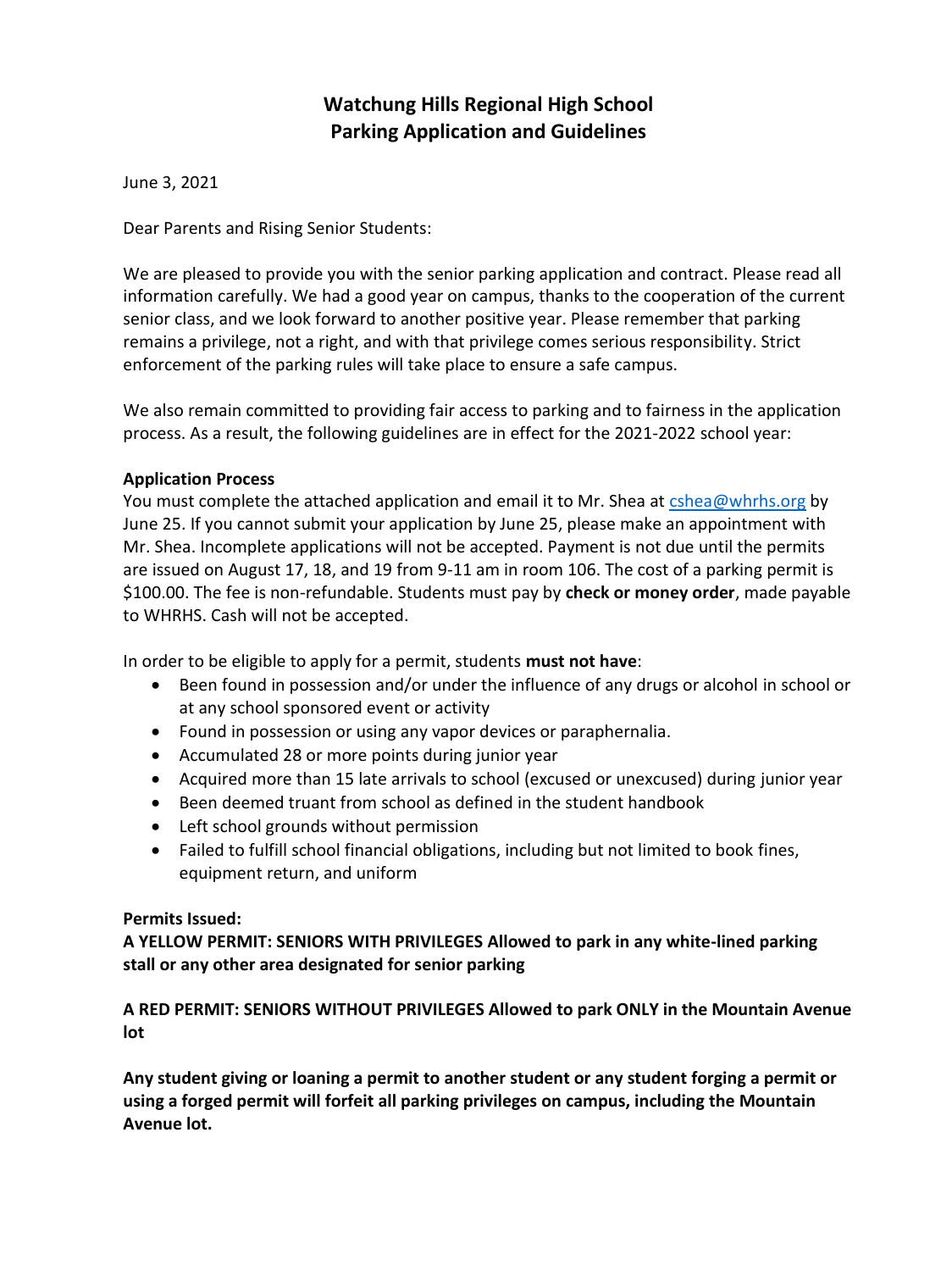### **Parking Guidelines and Consequences:**

Parking is on a **first-come, first-served basis**. There are no assigned spaces. Seniors with a yellow parking permit may park in any white-lined stall or other area designated for senior parking.

Parking is by permit only. Any student vehicle parked anywhere on campus, including the gravel lots and the Mountain Avenue lot, must have a permit. Vehicles not displaying valid permits will receive a summons issued by the Warren Township Police Department.

All vehicles must be registered with Security through the application process. Parking permits are not transferable to another vehicle. If the registered vehicle is out of service, the student must make other arrangements to get to school. A vehicle without a permit is not to be used in its place. All parking permits must be affixed to the inside upper corner of the rear driver's side door window.

Lost or stolen permits must be reported immediately to Security. A replacement will cost \$25.00, payable by check or money order to WHRHS.

Any student found parking in an area not designated for students, such as spaces reserved for faculty, staff, or visitors, will receive a summons from the Warren Township Police Department.

Any student that violates the New Jersey Title 39 motor vehicle laws governing parking and driving will receive a summons issued by the Warren Township Police Department.

Once a summons is issued by the Warren Township Police Department, any questions regarding the summons should be directed to the Warren Township Municipal Court or Police Department.

In addition, students will forfeit their parking privileges for the following reasons:

- Engaging in improper conduct at any school athletic event or co-curricular activity
- Found in possession and/or under the influence of any drug or alcohol while in school or at any school-sponsored event or activity.
- Violating motor vehicle operating laws as outlined in N.J.S.A Title 39 while on campus
- Incurring a second violation of the WHRHS parking guidelines, including but not limited to parking in spaces reserved for faculty, staff, visitors, and persons with disabilities or in areas prohibited by N.J.S.A Title 39. (The first violation having resulted in a summons)
- Found in possession and/or using any vapor devices or paraphernalia.

If students lose parking privileges, they may be issued a red permit to park only in the Mountain Avenue lot. **WHRHS reserves its right to revoke parking privileges for any willful violation of the campus parking contract and for causes outside the contract. WHRHS further reserves its right to assign appropriate discipline for parking-related offenses and to revoke a student's permit if circumstances warrant such consequences.**